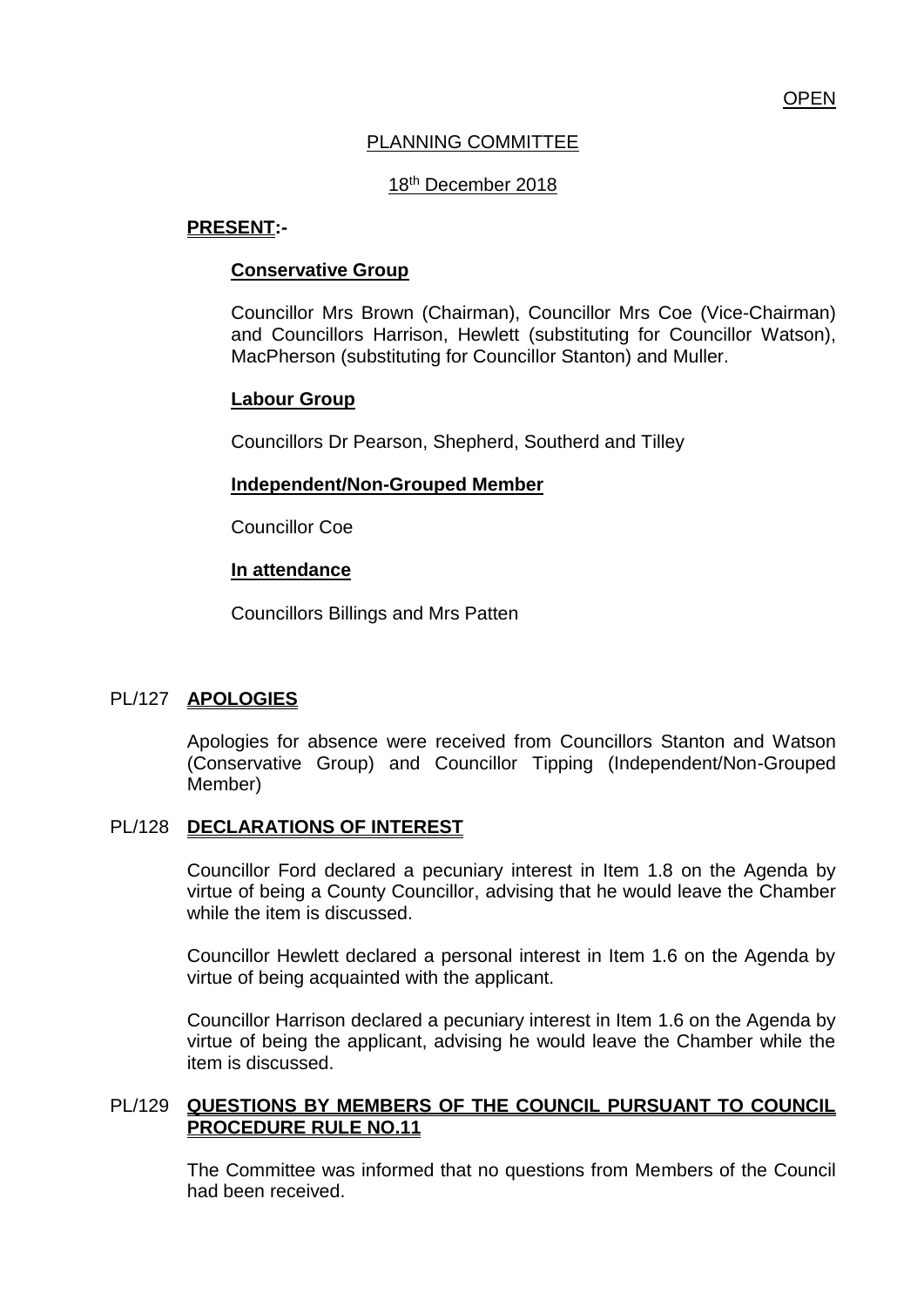# **MATTERS DELEGATED TO COMMITTEE**

#### PL/130 **REPORT OF THE STRATEGIC DIRECTOR (SERVICE DELIVERY)**

The Strategic Director (Service Delivery) submitted reports for consideration and determination by the Committee and presented oral reports to the Meeting to update them as necessary. Consideration was then given thereto and decisions were reached as indicated.

#### PL/131 **CHANGE OF USE OF AGRICULTURAL PADDOCK FOR THE EXERCISING OF DOGS ALONG WITH THE ERECTION OF BUILDINGS FOR BOARDING KENNELS AND ASSOCIATED STORAGE AND THE CREATION OF A PARKING AREA ON LAND EAST OF GREENACRE BENT LANE CHURCH BROUGHTON DERBY**

It was reported that members of the Committee had visited the site earlier in the day.

The Planning Delivery Team Leader presented the report updating the Committee that three additional conditions would be required to address the response received from Derbyshire Wildlife Trust and other noise concerns; these were read out to the Committee. The Planning Delivery Team Leader explained the layout and impact of the site on local amenities advising that conditions seven and eight would assist in mitigating the noise impact.

The applicant's agent and an objector attended the Meeting and addressed Members on this application.

The Environmental Health Manager advised that there is a level of uncertainty when assessing this type of noise, but the proposed conditions in relation to hours of use of the outside dog-walking area would limit and control noise exposure. The Chairman sought further clarification on how any breach would be monitored, the Environmental Health Manager responded that any breach of planning conditions would require action from the planning enforcement team.

Councillor Billings addressed the Committee as a Ward Member for Hilton, expressing concern relating to the level and uncertainty of the noise; validity of the noise assessment report and the enforcement of the conditions. The Environmental Health Manager and the Planning Services Manager responded outlining the process involved in enforcement advising that controlling noise from dogs would be complex. Councillor Billings urged the Committee to refuse permission citing policies SD1 paragraph A and E7 paragraph three of the Local Plan

Clarification was sought on the design of the proposed building, concerns were raised in relation to the impact on wildlife and the ability to differentiate between the owners own dogs and those boarding when enforcing conditions and the maximum number of dogs. The Planning Delivery Team Leader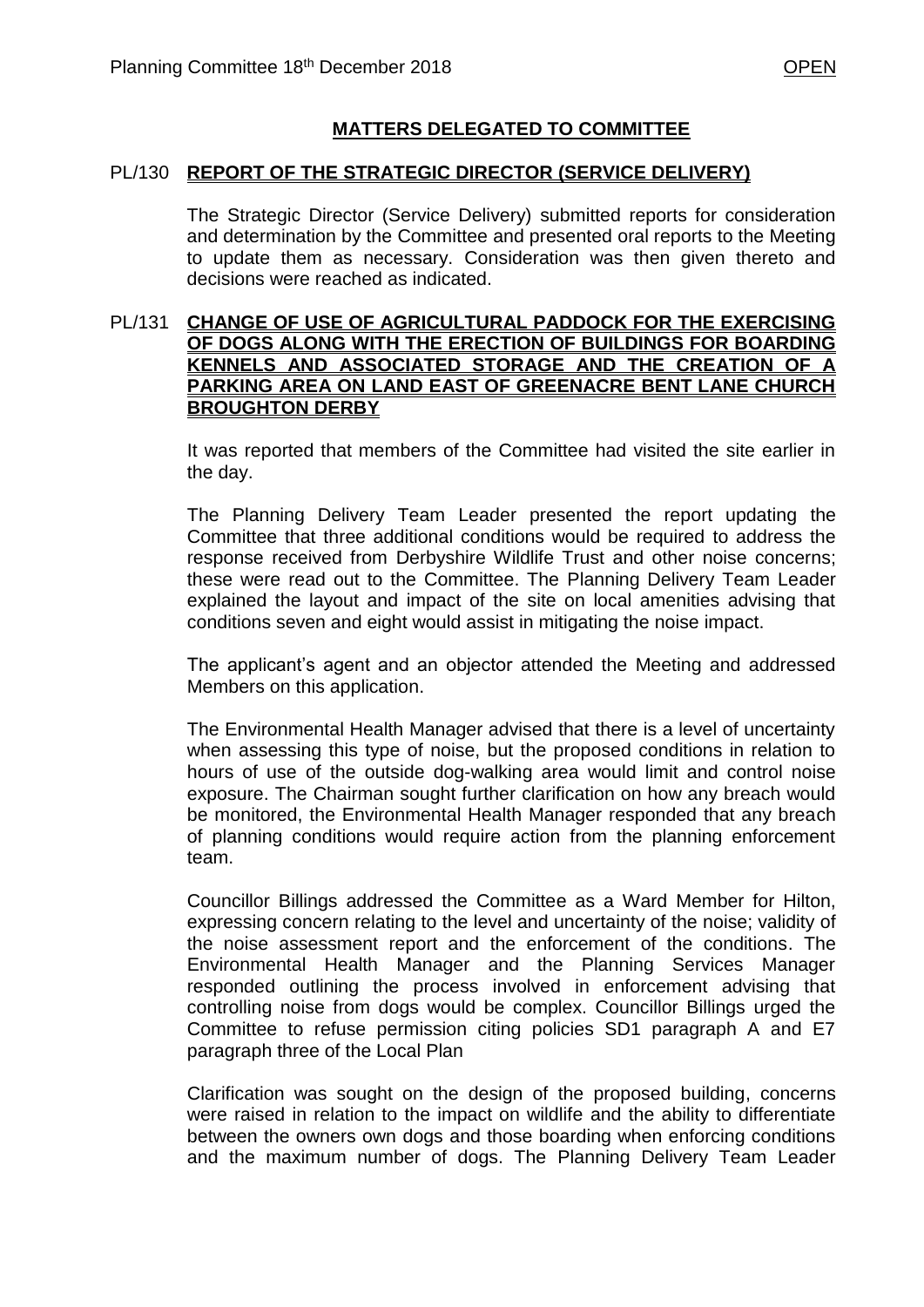responded to all matters adding that a material change in the number of dogs owned would require planning permission.

Councillor Mrs Patten, also local Ward Member, expressed disappointment in receiving the additional conditions at the meeting, with no prior notice and raised further concern that the mitigating aspects would be unenforceable urging the Committee to refuse the application.

Some Members sought clarification on the design and materials to be used for the building, the definition of adequate controlled noise, ventilation and climate control and subsequent impact on noise leakage when windows and doors are open. The Environmental Health Manager responded to these matters adding that the Licensing department would control the dog boarding licence.

A proposal to overturn the Officer's recommendation was carried by the Committee.

# *RESOLVED:-*

*That planning permission be refused contrary to the recommendation in the report of the Strategic Director (Service Delivery) due to development contrary to Local Plan Part One policies SD1 and E7; undue impact on amenity not controllable by conditions.*

Councillors Billings and Patten left at 7.00pm

# PL/132 **ERECTION OF A MIXED USE DEVELOPMENT INCORPORATING A PUBLIC HOUSE WITH RESTAURANT (USE CLASS A4) WITH ANCILLARY ACCOMMODATION, A FAST FOOD RESTAURANT WITH DRIVE THROUGH (USE CLASS A3/A5), A RESIDENTIAL CARE HOME FACILITY (USE CLASS C2) AND 15 SUPPORTED LIVING APARTMENTS (USE CLASS C3) ALONG WITH CREATION OF ANCILLARY CAR AND CYCLE PARKING PROVISION, AMENITY SPACE, SOFT LANDSCAPING AND IMPROVEMENTS TO PEDESTRIAN LINKS ON SITE OF THE FORMER COUNCIL DEPOT DARKLANDS ROAD SWADLINCOTE**

The Chief Executive introduced the report in his capacity as Director of Economic Development. He highlighted that the decision is finely balanced adding that the social and economic benefit of the proposed site would also be a planning consideration for the Committee. The Planning Services Manager updated the Committee that following publication of the report a meeting with the applicants had resulted in some reservations within the report had been addressed. The Planning Services Manager outlined to the Committee the site's proposed layout, phasing, amenities, access, design and viability. The Planning Services Manager advised of a number of minor amendments to a number of conditions of which the Committee were appraised.

The Applicant's Agent attended the Meeting and chose to withdraw his registration to address Members on this application.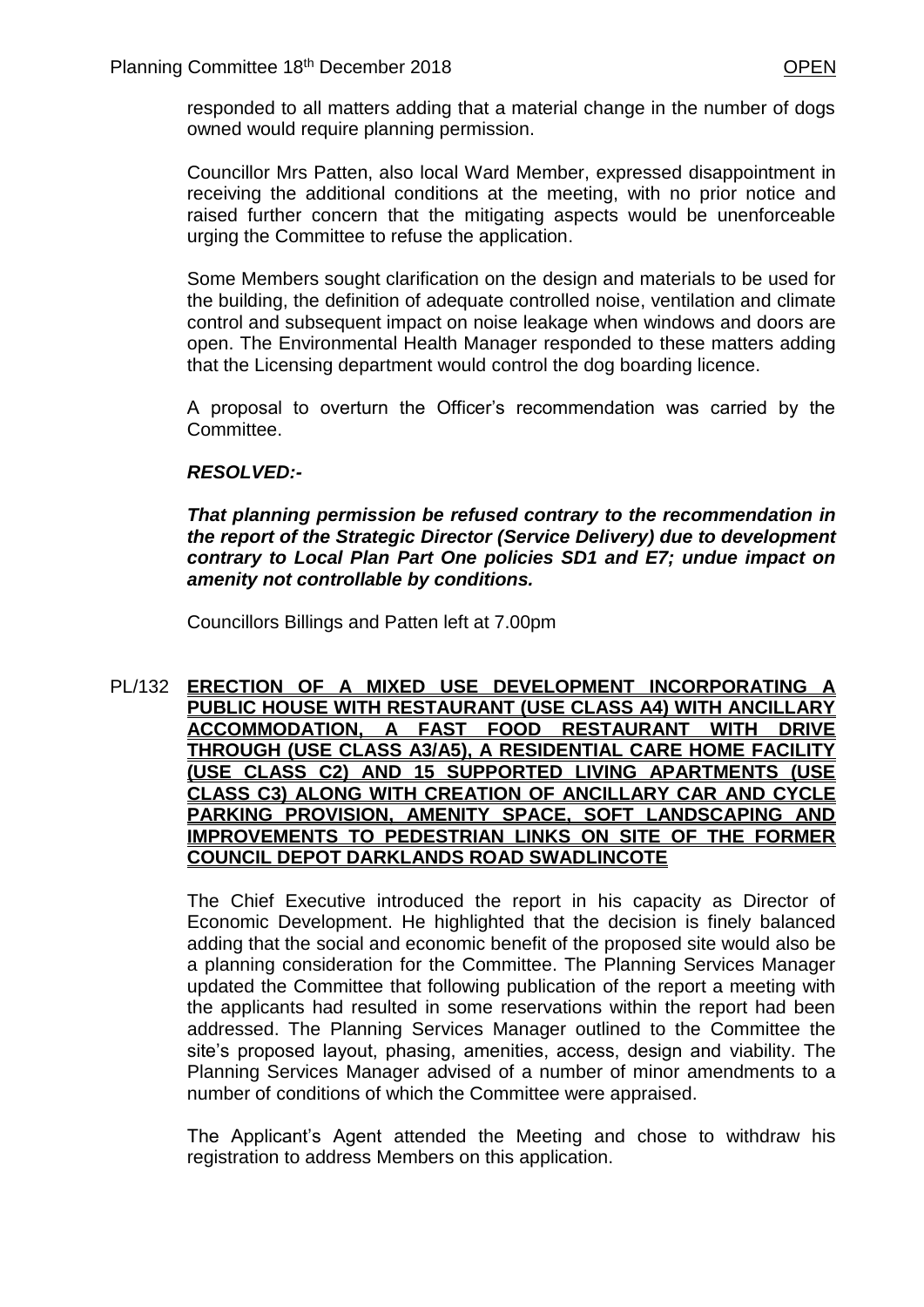Clarification was sought on the hours of operation of the fast-food restaurant, pedestrian footpath and boundary land ownership which was provided by the Planning Services Manager.

Councillor Tilley addressed the Committee, as local Ward Member, in support of the proposal potentially creating of 130 jobs and adding to the town centre economy. The Councillor sought clarification on the lighting scheme for Darklands Lane, phasing of the development and its linkage to the town centre. Councillor Tilley requested an additional informative for the operating hours and a footbridge linking the site to the town centre. The Planning Services Manager responded to each matter, highlighting that a condition for a lighting scheme addressed any concern.

Councillor Coe, the other local Ward Member welcomed the report and commented on the height of the retaining wall adding that exposed sites are better deterrents of anti-social behaviour.

Some Members raised comment in relation to the colour of the signage, implementation of a litter-picking regime. Another Member raised concern in relation to the co-location of a care facility, accommodating the most vulnerable individuals, with a fast-food restaurant and a public house. The Councillor felt that a duty of care is a material planning consideration meaning that he could not support the application. The Chief Executive responded to the comments and also advised that the developer had delivered similar colocation sites.

# *RESOLVED:-*

*That planning permission be granted as recommended in the report of the Strategic Director (Service Delivery) with the inclusion of the amended conditions.*

#### PL/133 **DEVELOPMENT OF A LOW UTILISATION STANDBY GAS FUELLED EMBEDDED GENERATION FACILITY TO SUPPORT THE LOCAL AND NATIONAL GRIDS, INCLUDING CREATION OF EARTH MOUND AND LANDSCAPING AT HOON HAY MANOR MARSTON LANE HATTON DERBY**

The Planning Delivery Team Leader presented report to Committee advising that three conditions had been added in order to address landscaping, boundary treatment and detail of materials which would be delegated to the Planning Services Manager.

The applicant attended the Meeting and addressed Members on this application.

# *RESOLVED:-*

*That planning permission be granted as recommended in the report of the Strategic Director (Service Delivery) subject to further conditions delegated to Planning Services Manager.*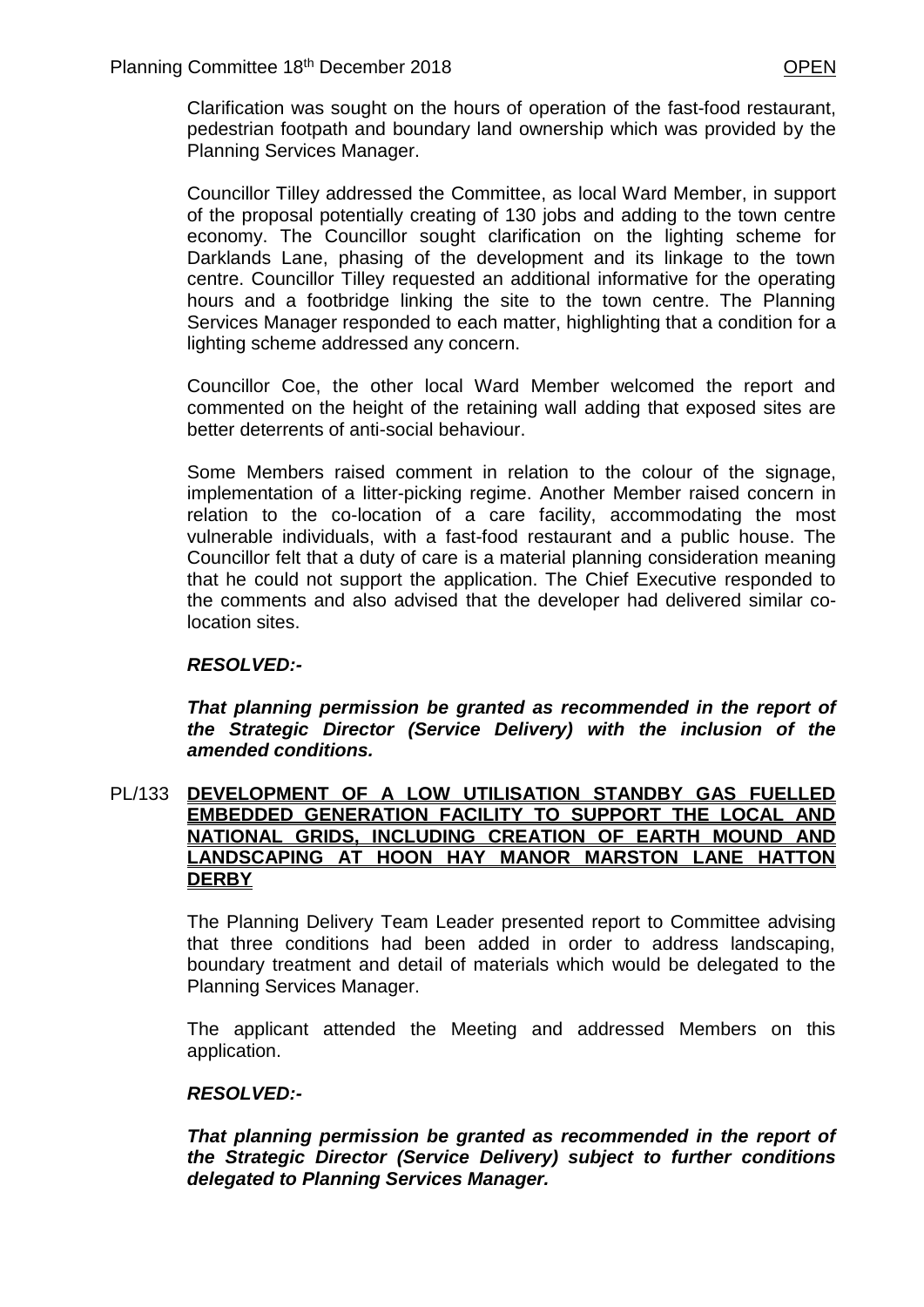# PL/134 **CHANGE OF USE OF B1/B8 UNIT TO USE AS PRIVATE HIRE OFFICE (SUI GENERIS) AT UNIT 43 DOVESITE BUSINESS PARK THE COMMON MELBOURNE DERBY**

The Planning Services Manager presented the report to Committee explaining that the unit would be used to co-ordinate the movement of private hire vehicles, they would not be on the site itself. Additional information received from applicant was circulated to the Committee.

The applicant attended the Meeting and addressed Members on this application.

Councillor Harrison, as the local Ward Member advised that the applicant's comments addressed the concerns that had been raised moved the recommendation in support.

# *RESOLVED:-*

*That planning permission be granted as recommended in the report of the Strategic Director (Service Delivery).*

#### PL/135 **THE ERECTION OF A REPLACEMENT DWELLING AT TOWER FARM SWARKESTONE ROAD WESTON ON TRENT DERBY**

The Planning Delivery Team Leader presented to Committee outlining the site, elevations highlighting the design and model of the building and a new Tree Preservation Order on the site.

The applicant attended the Meeting and addressed Members on this application.

#### *RESOLVED:-*

*That planning permission be granted as recommended in the report of the Strategic Director (Service Delivery).*

#### PL/136 **ERECTION OF DEPENDENT RELATIVE BUNGALOW WITHIN THE GARDEN OF 14 ASHBY ROAD MELBOURNE DERBY**

The Planning Services Manager presented the report to Committee.

An objector and the applicant's agent attended the Meeting and addressed Members on this application.

Councillor Harrison, as local Ward Member commended the compassionate reasons for the recommendation to grant but questioned the options for the building's future use. The Planning Services Manager advised that a condition stated that facilities need to be shared advising that there is a market for annexe accommodation to be provided with own house.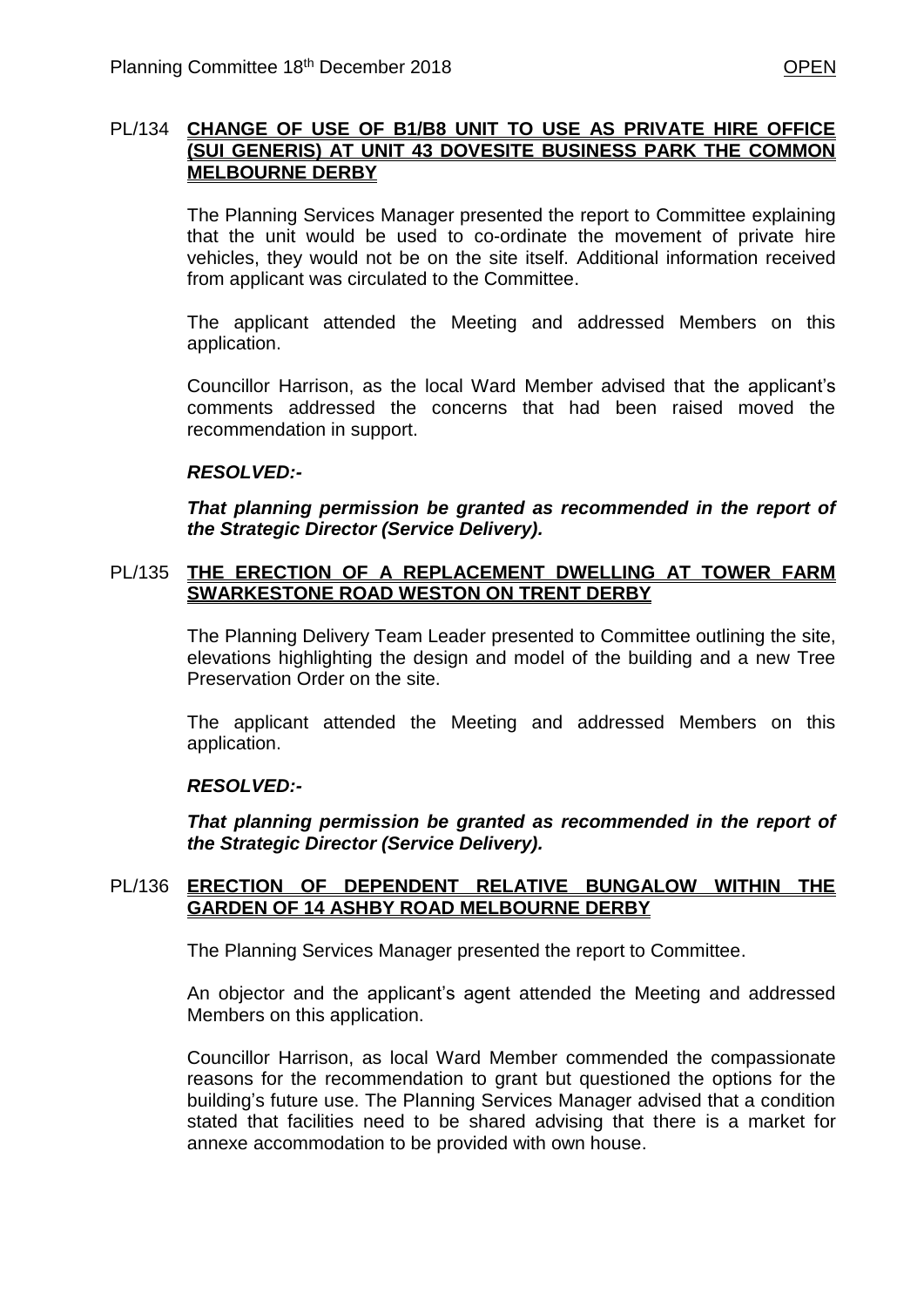Some Members queried the need for a separate dwelling as opposed to an attached annexe. The Planning Services Manager responded that the option enabled independent living and closer care provision by relatives. A discussion ensued on the size and impact of the proposal and some Members cited that it was contrary to policies within the Local Plan.

# *RESOLVED:-*

*That planning permission be refused, contrary to the recommendation in the report of the Strategic Director (Service Delivery): the proposal would be injurious to neighbouring amenity contrary to Local Plan policies SD1 and BNE1 and the Design Supplementary Planning Document.*

Abstentions: Councillors Ford Hewlett and Tilley

Councillor Ford left the Meeting at 8.15pm

#### PL/137 **PROPOSED EXTENSION TO THE SITE AND CONSTRUCTION OF A WASTE HANDLING BUILDING FOR THE STORAGE, TREATMENT AND PROCESSING OF REFUSED DERIVED FUEL (RDF) (COUNTY REF. CW9/1018/63) AT DEPOT 3 BURTON ROAD CADLEY HILL SWADLINCOTE**

The Planning Delivery Team Leader presented to Committee informing that the site is identified in the Local Plan.

# *RESOLVED:-*

*That there was no objection as recommended in the report of the Strategic Director (Service Delivery).*

Councillor Harrison left the Meeting at 8.20pm

# PL/138 **THE INSTALLATION OF SECONDARY GLAZING AT HOPE COTTAGE 55 PENN LANE MELBOURNE DERBY**

# *RESOLVED:-*

*That planning permission be granted as recommended in the report of the Strategic Director (Service Delivery).*

Abstention: Councillor Hewlett

# PL/139 **PLANNING AND OTHER APPEALS**

The Committee noted the planning appeal decisions in relation to the following applications:

| 9/2017/0343  | 64 Fabis Close, Swadlincote         |
|--------------|-------------------------------------|
| E/2016/00113 | Land at Kingfisher Lane, Willington |